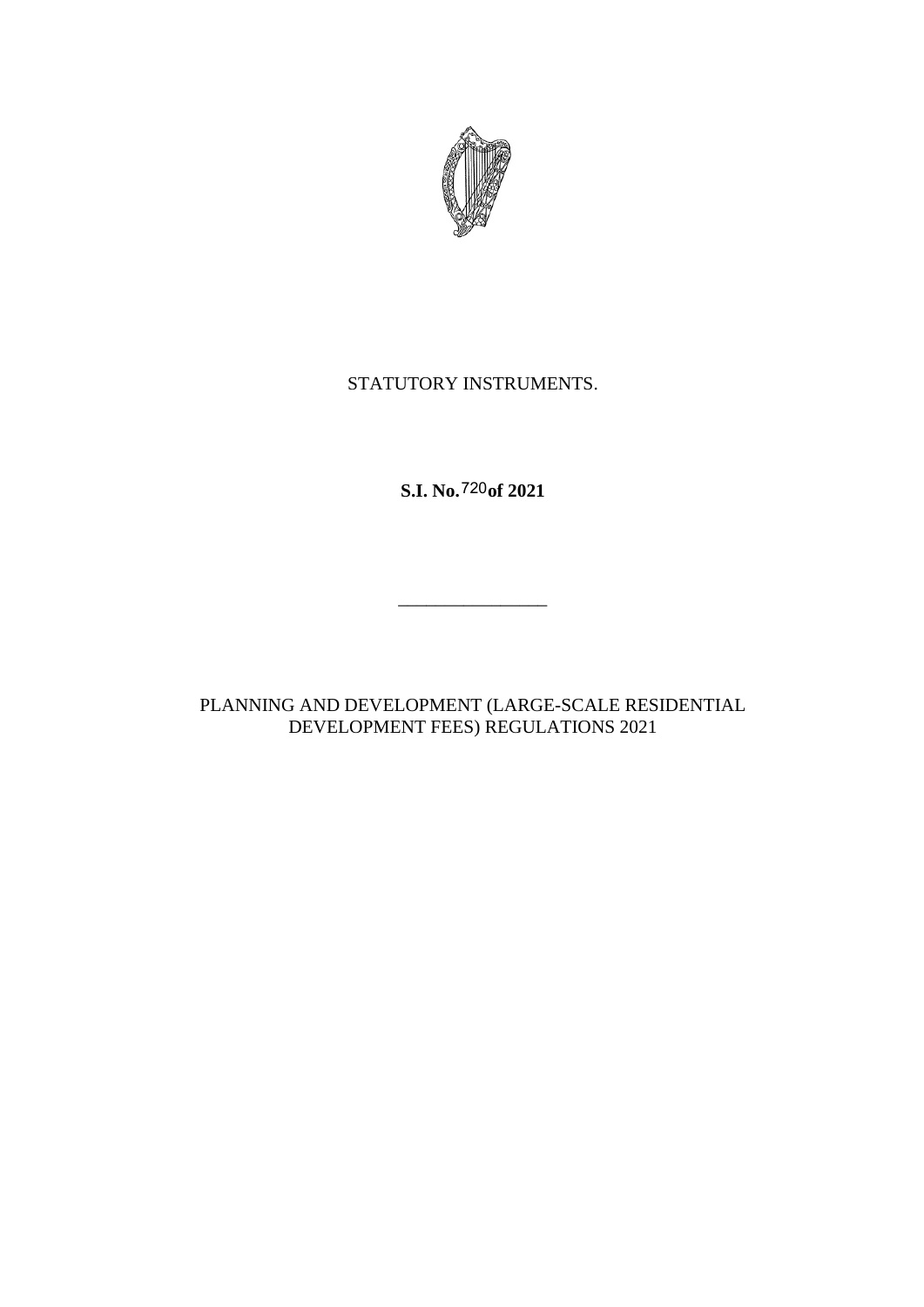### S.I. No.720of 2021

## PLANNING AND DEVELOPMENT (LARGE-SCALE RESIDENTIAL DEVELOPMENT FEES) REGULATIONS 2021

WHEREAS I, Peter Burke , Minister of State at the Department of Housing, Local Government and Heritage, am of the opinion that development to which the following regulations apply would not offend against principles of proper planning and sustainable development by reason of the nature and limited effect of development belonging to that class on its surroundings; and

WHEREAS a draft of the following regulations has been laid before each House of the Oireachtas and a resolution approving that draft has been passed by each such House;

NOW I, Peter Burke , Minister of State at the Department of Housing, Local Government and Heritage, in exercise of the powers conferred on me by subsection (1) of section 246 and section 262 of the Planning and Development Act 2000 (No. 30 of 2000) (as adapted by the Housing, Planning and Local Government (Alteration of Name of Department and Title of Minister) Order 2020 (S.I. No. 408 of 2020)) and by the Housing, Local Government and Heritage (Delegation of Ministerial Functions) Order 2020 (S.I. 559/2020), hereby make the following regulations:

#### **Citation and construction**

1. (1) These Regulations may be cited as the Planning and Development (Largescale Residential Development Fees) Regulations 2021.

(2) The collective citation "Planning and Development Regulations 2001 to 2021" includes these Regulations.

#### **Interpretation**

2. In these Regulations, "Principal Regulations" means the Planning and Development Regulations, 2001 (S.I. No. 600 of 2001).

#### **Amendment of Section 2 of Schedule 9 to the Principal Regulations**

3. (1) Section 2 of Schedule 9 of the Planning and Development Regulations 2001 (S.I. No. 600 of 2001) is amended, subject to paragraph (2), by inserting the following after paragraph 13: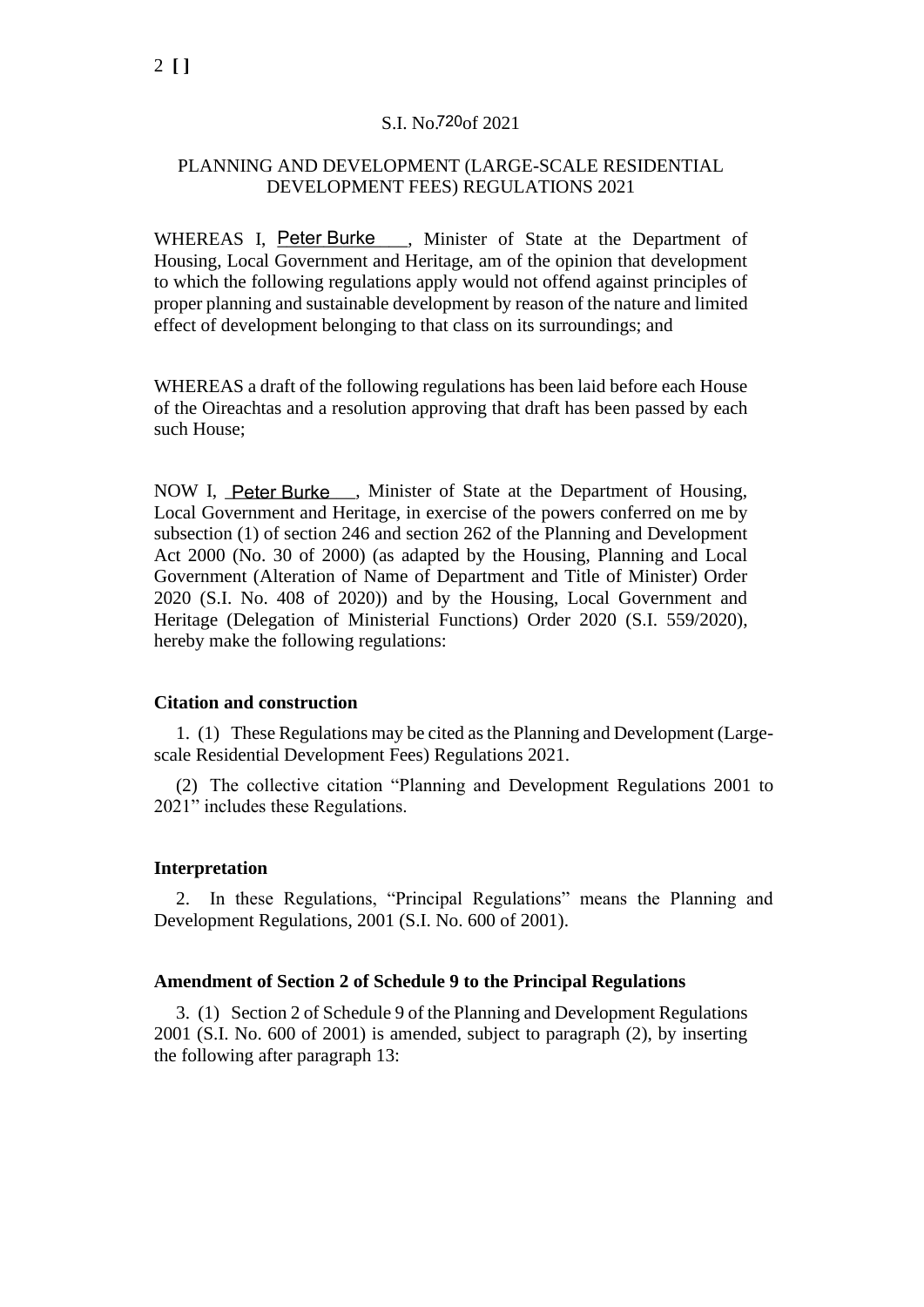| Column 1                                                                                                                                                                                                                                                                                                                 | Column <sub>2</sub>                                               | Column <sub>3</sub>                                          |
|--------------------------------------------------------------------------------------------------------------------------------------------------------------------------------------------------------------------------------------------------------------------------------------------------------------------------|-------------------------------------------------------------------|--------------------------------------------------------------|
| <b>Class of Development</b>                                                                                                                                                                                                                                                                                              | <b>Amount of Fee</b>                                              | Amount of Fee for<br>Retention<br>Permission                 |
| 14. The provision of a large-<br>scale residential development:                                                                                                                                                                                                                                                          |                                                                   |                                                              |
| (a) Pre-Application<br>Consultation                                                                                                                                                                                                                                                                                      | €1,500                                                            |                                                              |
| (b) Basic fee structure:<br>Each Housing Unit                                                                                                                                                                                                                                                                            | $\epsilon$ 130 per housing<br>unit                                | $\epsilon$ 390 per housing<br>unit                           |
| Note: In respect of an<br>application comprising student<br>accommodation, or shared<br>accommodation the above<br>structure range and fee per<br>unit should be applied on the<br>pro rata basis of the fee for 1<br>housing unit = the fee for 2<br>bed spaces of student<br>accommodation or shared<br>accommodation. |                                                                   |                                                              |
| (c) Fee Structure for other<br>uses on the land, the<br>zoning of which<br>facilitates such use: per<br>square metre of gross<br>floor space to a<br>maximum of 30% of<br>floor space of the entire<br>development.                                                                                                      | $\epsilon$ 7.20 per square<br>metre to a<br>maximum of<br>€32,400 | $\epsilon$ 15 per square metre<br>to a maximum of<br>€65,000 |
| (d) Submission of an<br><b>EIS/NIS Fee Structure:</b>                                                                                                                                                                                                                                                                    |                                                                   |                                                              |
| Submission of EIS                                                                                                                                                                                                                                                                                                        | €10,000                                                           | €10,000                                                      |
| Submission of NIS                                                                                                                                                                                                                                                                                                        | €10,000                                                           | €10,000                                                      |
|                                                                                                                                                                                                                                                                                                                          |                                                                   | ,,                                                           |

(2) For convenience of reference there is set out in the amendments provided for in paragraph (1), the relevant headings that apply for the columns concerned.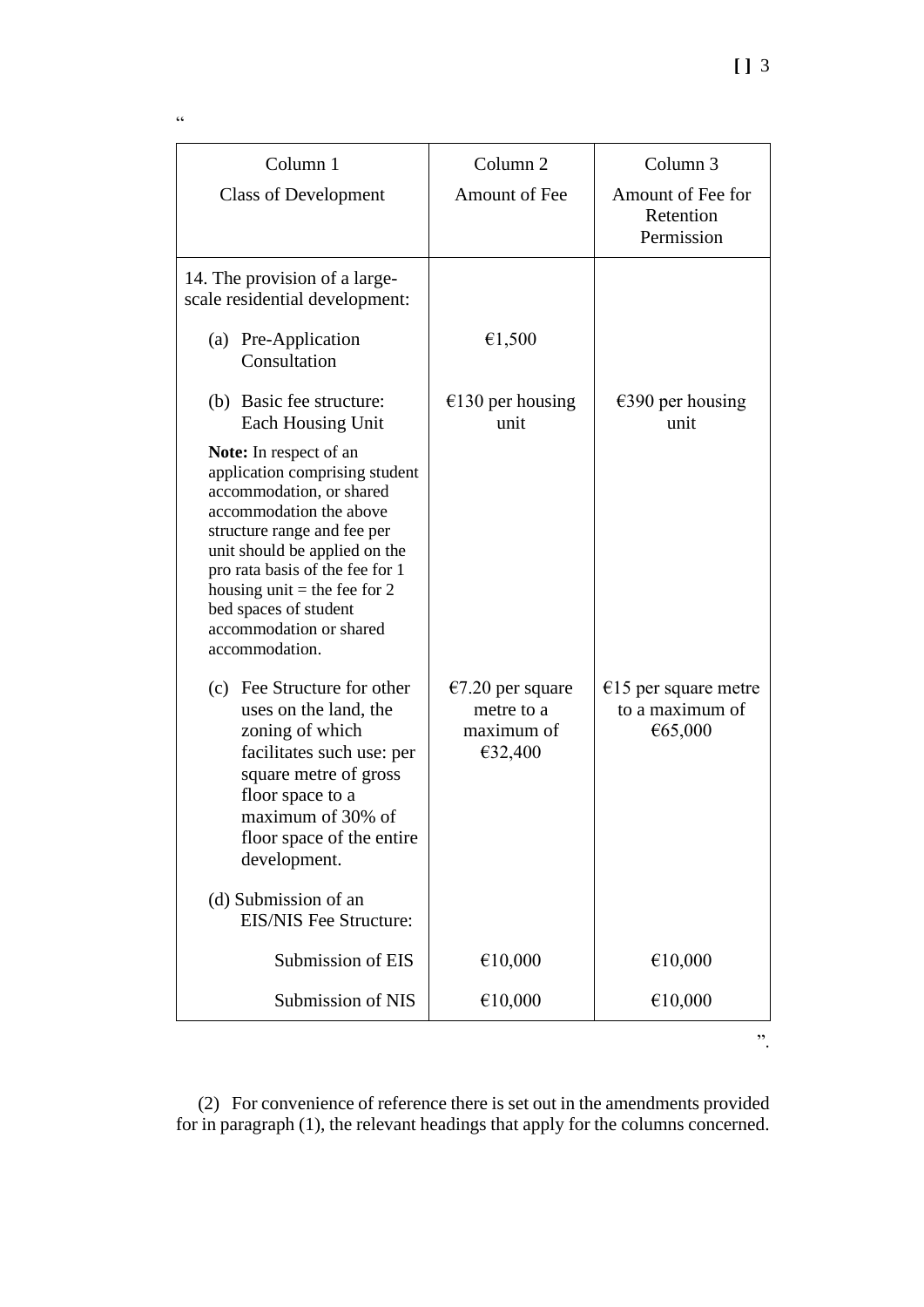# **Amendment of Section 3 of Schedule 9 to the Principal Regulations**

4. Section 3 of Schedule 9 of the Planning and Development Regulations 2001 (S.I. No. 600 of 2001) is amended by:

- (*a*) The substitution in paragraph 2 of " $\epsilon$ 20,000" for " $\epsilon$ 9,500"
- (*b*) The substitution in paragraph 4 of "paragraph 1, 2, 3 or 6" for "paragraph 1, 2 or 3"
- (*c*) The insertion after paragraph 5 of:

"6. The maximum fee payable to a planning authority by an applicant in respect of an application for permission for a large scale residential development shall be €80,000"

> GIVEN under my Hand, 17 December 2021

\_\_\_\_\_\_\_\_\_\_\_\_\_\_\_\_\_\_\_\_\_\_\_\_\_\_ Peter Burke

Minister of State at the Department of Housing, Local Government and Heritage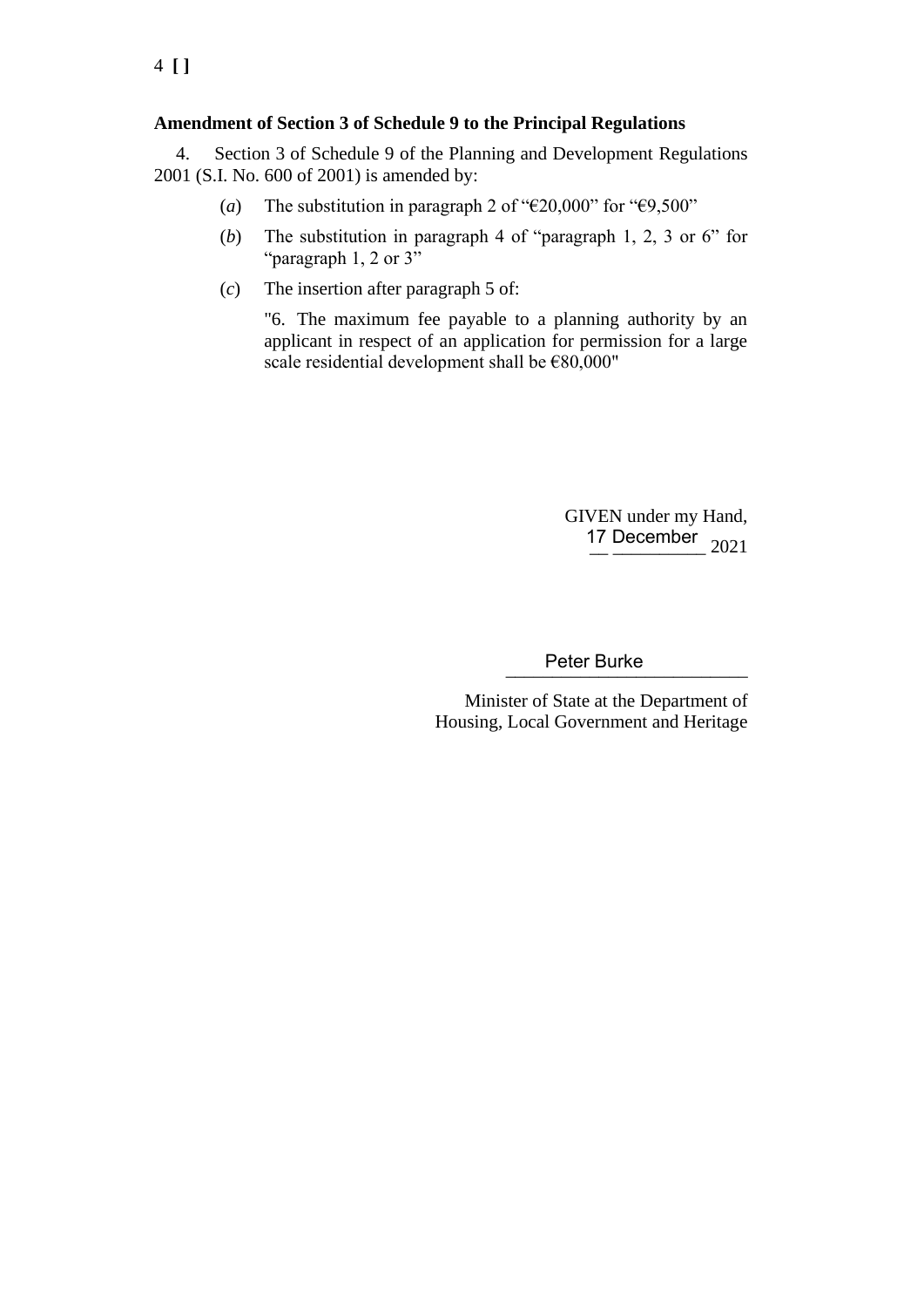## EXPLANATORY NOTE

# (*This note is not part of the Instrument and does not purport to be a legal interpretation*)

The Regulations provide for the new planning fees to be applied in respect of the new Large-scale Residential Development (LRD) planning arrangements which replace the Strategic Housing Development (SHD) planning arrangements and restore decision making for such LRDs to local planning authorities.